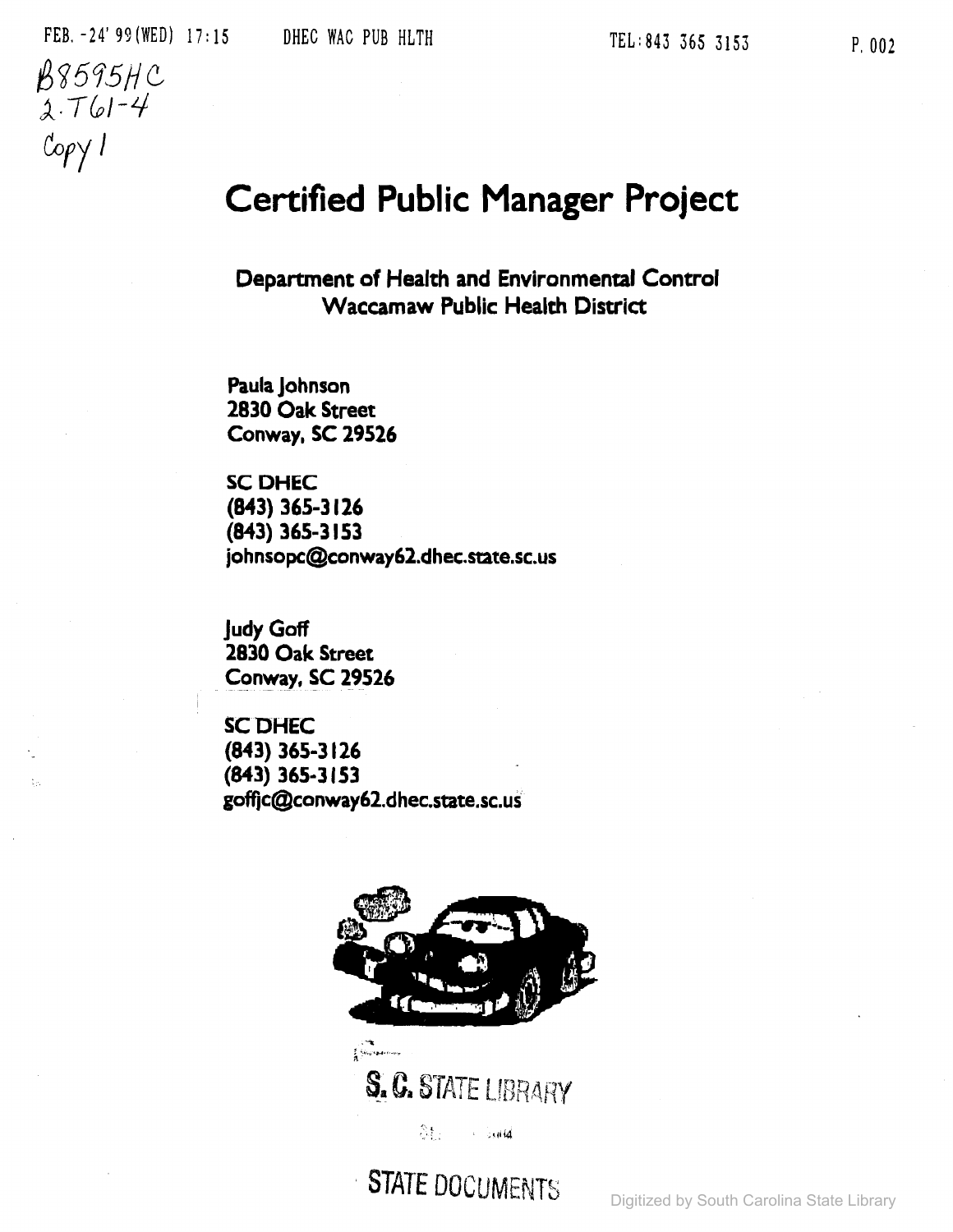#### Paula Johnson and Judy Goff

#### CPM Project

### Analysis of Travel Costs in Waccamaw District

February 24, 1999

Waccamaw Public Health District has 26 leased state vehicles for use by 400 employees. These vehicles are signed out as needed by staff when traveling on agency business. The SC DHEC External Procedures Manual requires staff to drive a state car when "reasonably" available. When a state car is not available, you may drive your personal vehicle and claim the full reimbursement of .255 cents per mile. If a state car Is available but staff choose to drive a personal vehicle, a reduced rate of .21 S cents per mile must be claimed (60).

Currently, there is no system in place in the District to monitor state car usage versus employee reimbursement for mileage. Each State car has an established mileage threshold (or break-even point) based upon usage. If the car is driven above that specific mileage per month. then the Oistrict saves money by leasing the car. If the car is driven less than that specific mileage, then the District loses money.

Using fiscal year 1991 data, we will complete a cost analysis comparison of state owned and personally owned vehicles. Through research of data regarding state car usage, state car cost, and employee reimbursement for personal vehicle use, we will determine the most cost-effective option for Waccamaw District. We believe our research will show that fully utilized state

-2-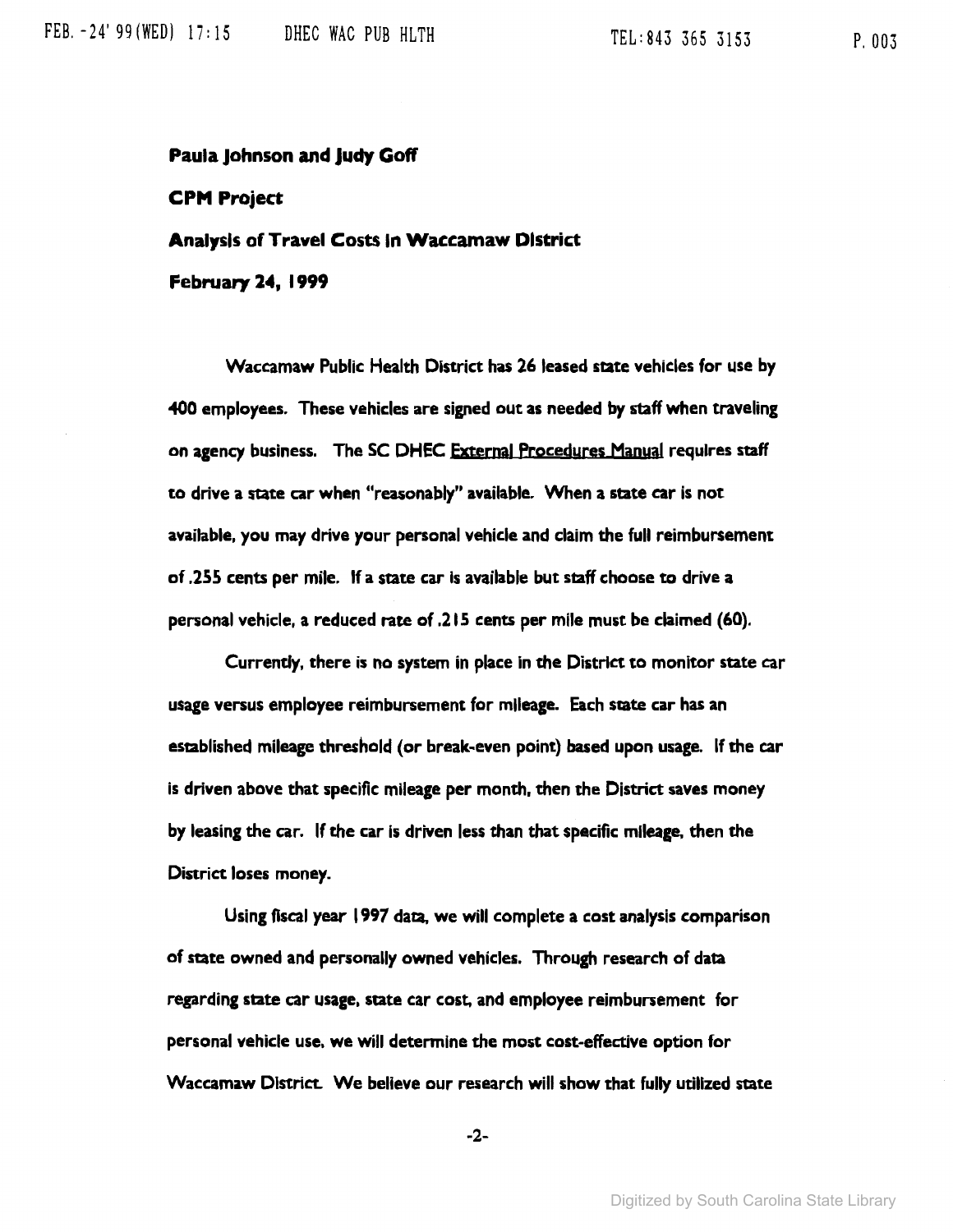ars would be the most cost effective option. Management will be able to use these outcomes in the strategic and operational planning process for SC DHEC - Waccamaw Public Health District in F/Y 2000.

Cars are leased by Waccamaw District from the State of South Carolina Fleet Management DiVision. Lease prices are based on the value of the car; i.e.) newer vehicles have a higher lease cost. To determine the level of state car usage, a sample of monthly state car logs was pulled (Appendix I). These logs record the miles a state car is driven. by whom and for what purpose. A table was created showing the break even miles, the actual miles driven and the assigned site of each state car (See Appendix II). This data reflected a 38% underutilization of state leased cars.

To gather employee travel reimbursement data. a random sample was taken of employees who consistently received monthly reimbursement for private vehicle use in  $f\Lambda$  1997. From this information it was possible to establish an average monthly travel reimbursement amount of \$25 I with an average of 984 miles being driven by individual District employees. Less than 1% of these employees claimed reduced mileage. Approximately 200 District employees submit documentation for travel reimbursement per month. If each employee travels an average of 984 miles, reimbursement costs will run apprOXimately \$50,200 per month for 196.800 miles driven. Stratification of data by program revealed no significant differences. Research indicates employees are using personal vehicles when state cars are available. and are not claiming reduced mileage as SC DHEC policy stipUlates. We can use this data to

-3-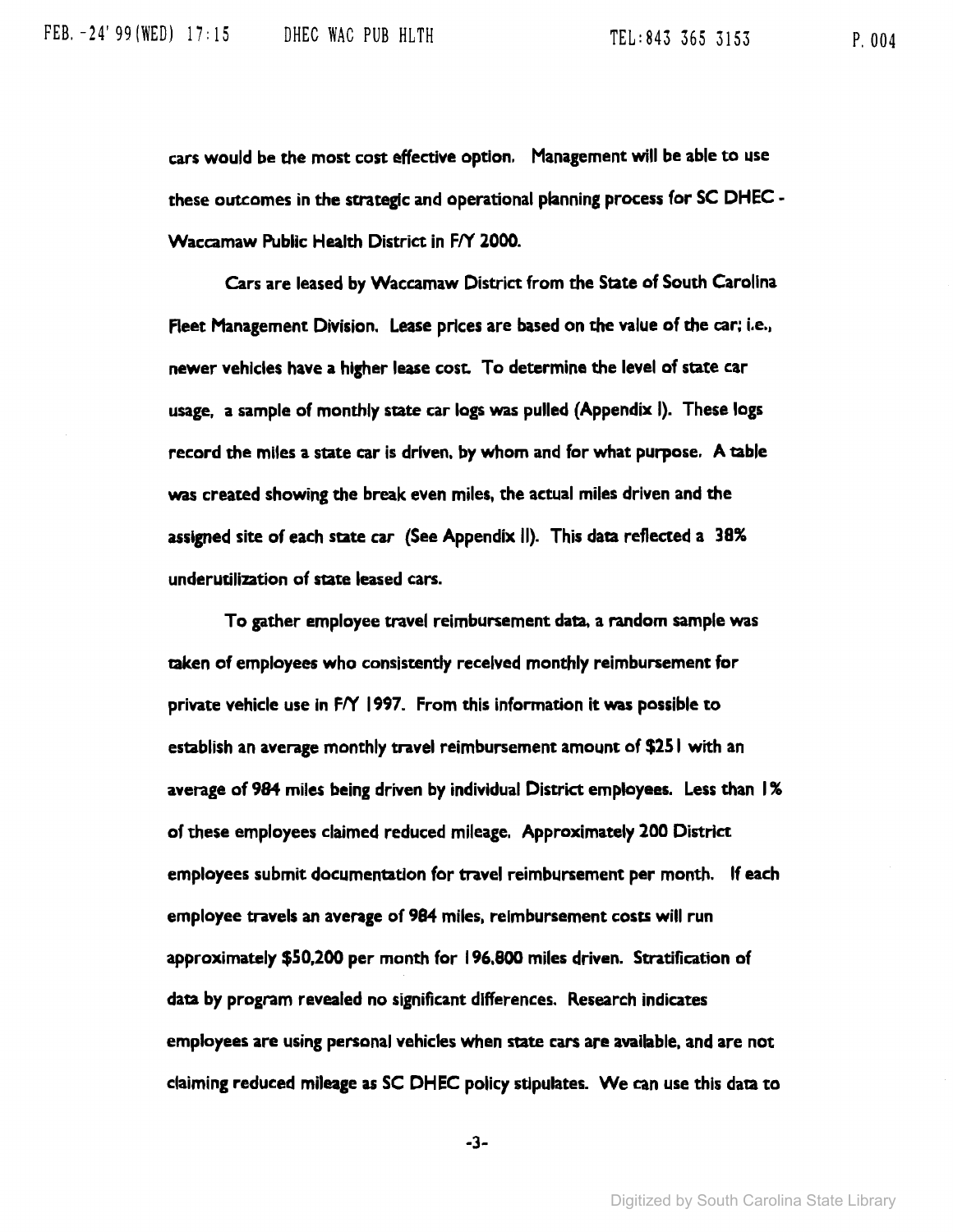project that if employees reduced their use of personal vehicles by 50%, leased state car usage would increase by 98,400 miles per month and each leased state car would exceed the break-even point. District employee travel reimbursement costs could be reduced by \$25,000 per month.

To research the underutilization of state leased cars. an informal staff survey was conducted. Various reasons cited by staff for electing to drive personal vehides include:

- **Employees cannot smoke in state cars**
- Inconvenience of transferring job-related materials to state cars
- $\blacksquare$  Inconvenience of signing out state cars, traveling to the site to pick the car up. leaVing a personal car unattended at night while traveling out of town
- Travel reimbursement provides increased monthly income
- State cars are not clean/not reliable/not familiar
- Management staff do not utilize state cars

Employee noncompliance with state car policies is a contributing factor to increased travel costs for the District and must be considered when making recommendations for change. Some of the issues raised are valid and can be effectively addressed in recommendations for improvement. Realizing that resistance often accompanies change. it is important to explain to staff the need for the change. Requesting and responding to feedback from staff for several months after the changes are imptemented will increase staff involvement in the process and therefore facilitate acceptance.

-4-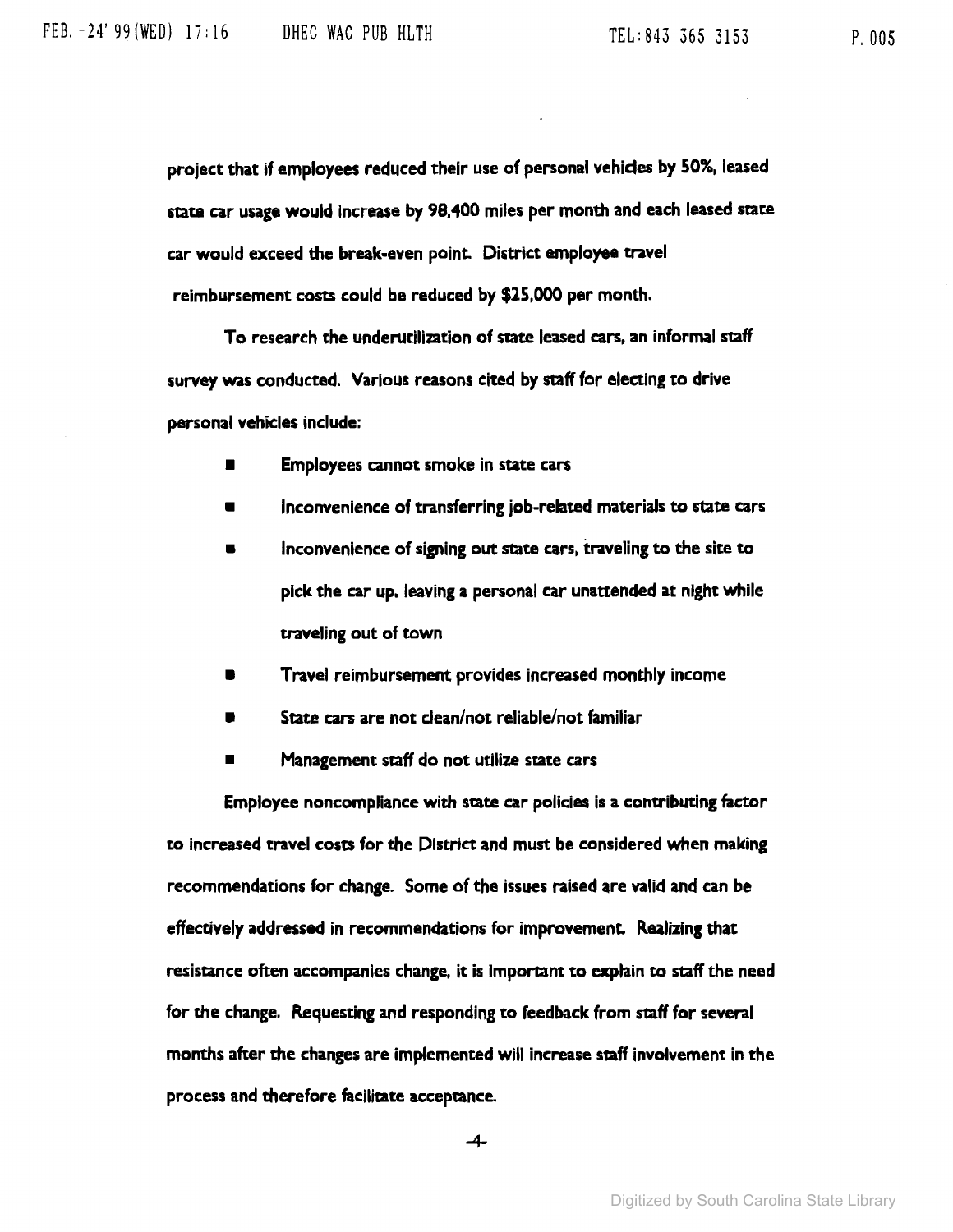At least two administrative tracking systems are needed to adequately address this complex issue. A user-friendly system to check state car availability should be available to all staff charged with approving travel reimbursement vouchers, and personal vehicle usage/state care expenditures should be tracked in order to monitor the Viability of state car leasing.

Currently, all state vehicles are signed out for use at each site. One administrative person in each site is responsible for signing state cars out to staff and tracking maintenance and cleanliness of vehicles. Staff submit personal vehicle reimbursement requests (vouchers) at the end of each month to their supervisor for approval/signature. We will recommend the following plan to the District Management Team to increase state car utilization and ensure that reduced mileage is charged when appropriate. On the last day of each month. each site will report to the District Office the number of days that month a state car was available and not used. A District Office staff person (to be designated by the District Administrator) will combine this information from all sites and distribute via e-mail to all users in the District by the  $5<sup>th</sup>$  of the following month. As supervisors sign off on travel, they can easily check to see if a state car was available and whether reduced mileage was claimed. If errors are detected, the travel voucher can be corrected prior to processins. If a trend is discovered by the supervisor, then she/he could address that on an individual basis. The absence of a monitoring system has more than likely contributed to the rate of abuse in incorrect reimbursement rates requested. Consequendy, the simple introduction of a system would reduce the problem, but the effective

-5-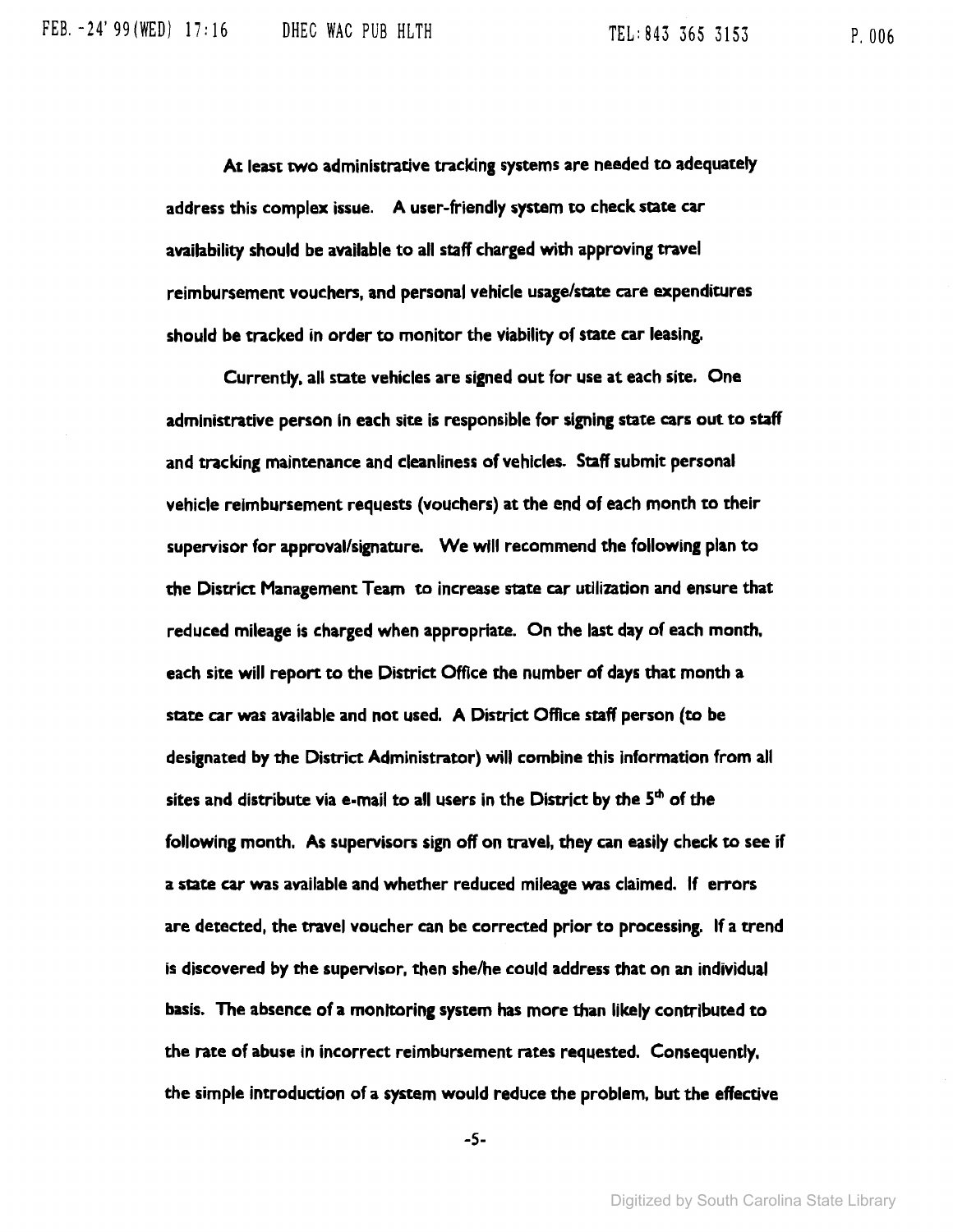implementation of this plan by both supervisors and upper management would virtually eliminate overpayment for personal vehicle usage.

Projected obstacles to the plan Include:

- Supervisors being given "one more thing" to track
- Designating a responsible support person to pull all information together.
- TImely submission of travel reimbursement vouchers

This process would reqUire a commitment of time from supervisory staff, but this small investment of time will allow better adherence to State policy and more efficient use of Agency funds. In reality, we are not introducing a new concept but putting in place a system that will expose errors which have previously gone unnoticed. This process gives supervisors the tools they need to check mvel for accuracy and does not reqUire them to pull any records to verify information.

Designating a responsible person will likely be the biggest obstacle we will face. Currently, we have an assigned person who monitors state car usage and maintenance at each site. The coordination of this effort would be simple and require a minimal amount of time. The assigned administrative person in the different sites could E-mail the dates state cars sat idle to the district coordinator. He/she would then pull this information topther from all 12 sites and E-mail the consolidated information back to the sites for travel review. On an average, we estimate this would take 45 minutes per month to complete.

According to the SC DHEC External Procedures Manyal, travel is

-6-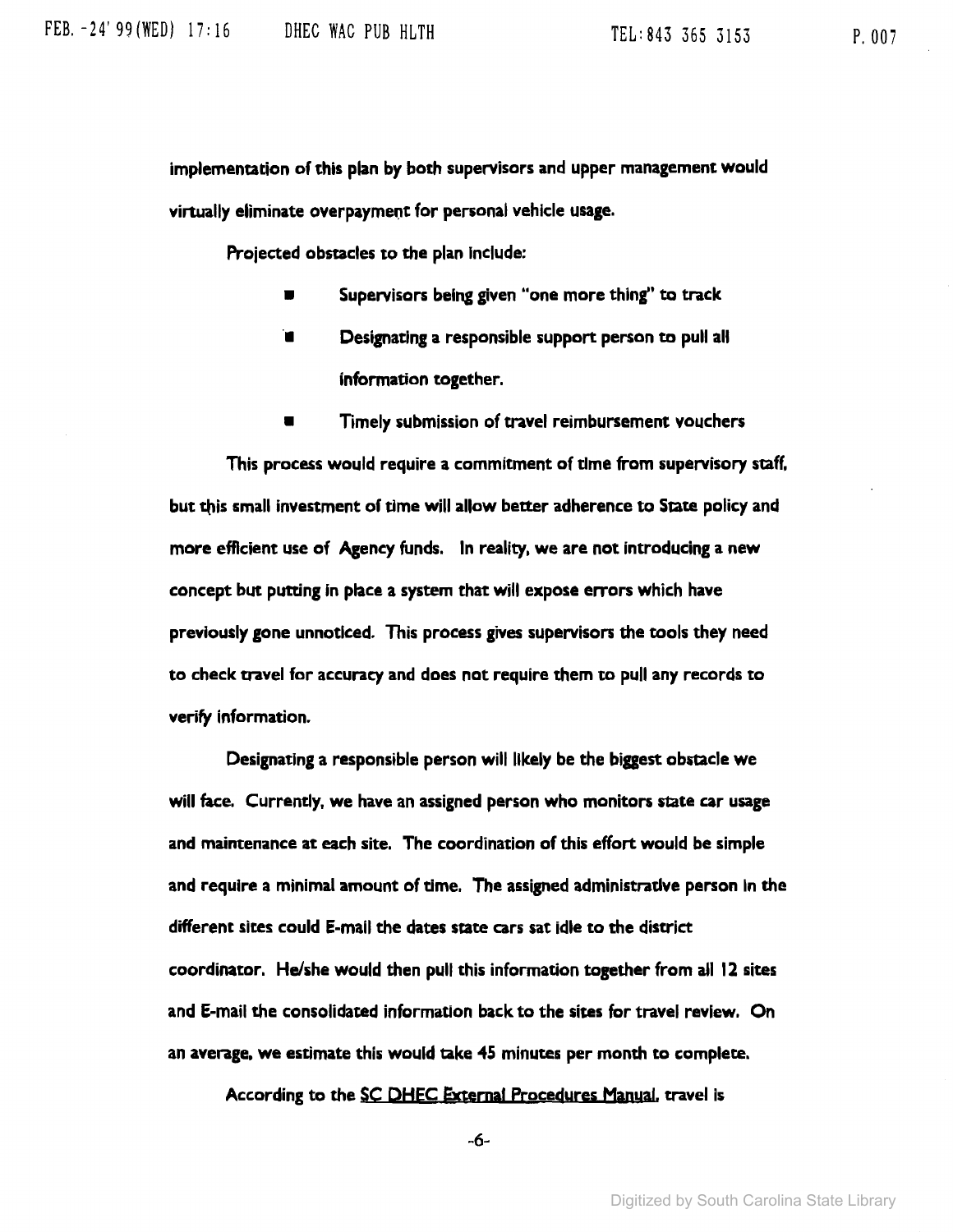submitted monthly if the amount is over \$25.00. If the travel reimbursement is not \$25.00 or more. then travel must be held and turned in quarterly (32). To address this situation. the site supervisor could generate a hard copy of the email and file for reference until all travel has been submitted.

Our second recommendation and the second tracking system necessary to monitor state car leasing viability, is the creation of a computer database that compares employee reimbursement costs to state car utilization costs by site. If a state car is available at a specific site, yet employees headquartered there choose to drive their personal vehicles and accept reduced mileage, then a decision should be made as to whether we should continue to lease that state car or turn it in. This data would assist in the appropriate assignment of state cars to sites based on usage, and cost savings to the district.

With these monitoring systems in place. the District Management Team should be able to make more informed decisions/plans regarding budgetary expenditures relating to travel. In today's marketplace. both public and private entities must do more with less. It is vital to have information systems in place to provide accurate and timely data for decision making. We believe these systems will improve budgetary decision making and thereby enhance fiscal accountability of public funds.

-7-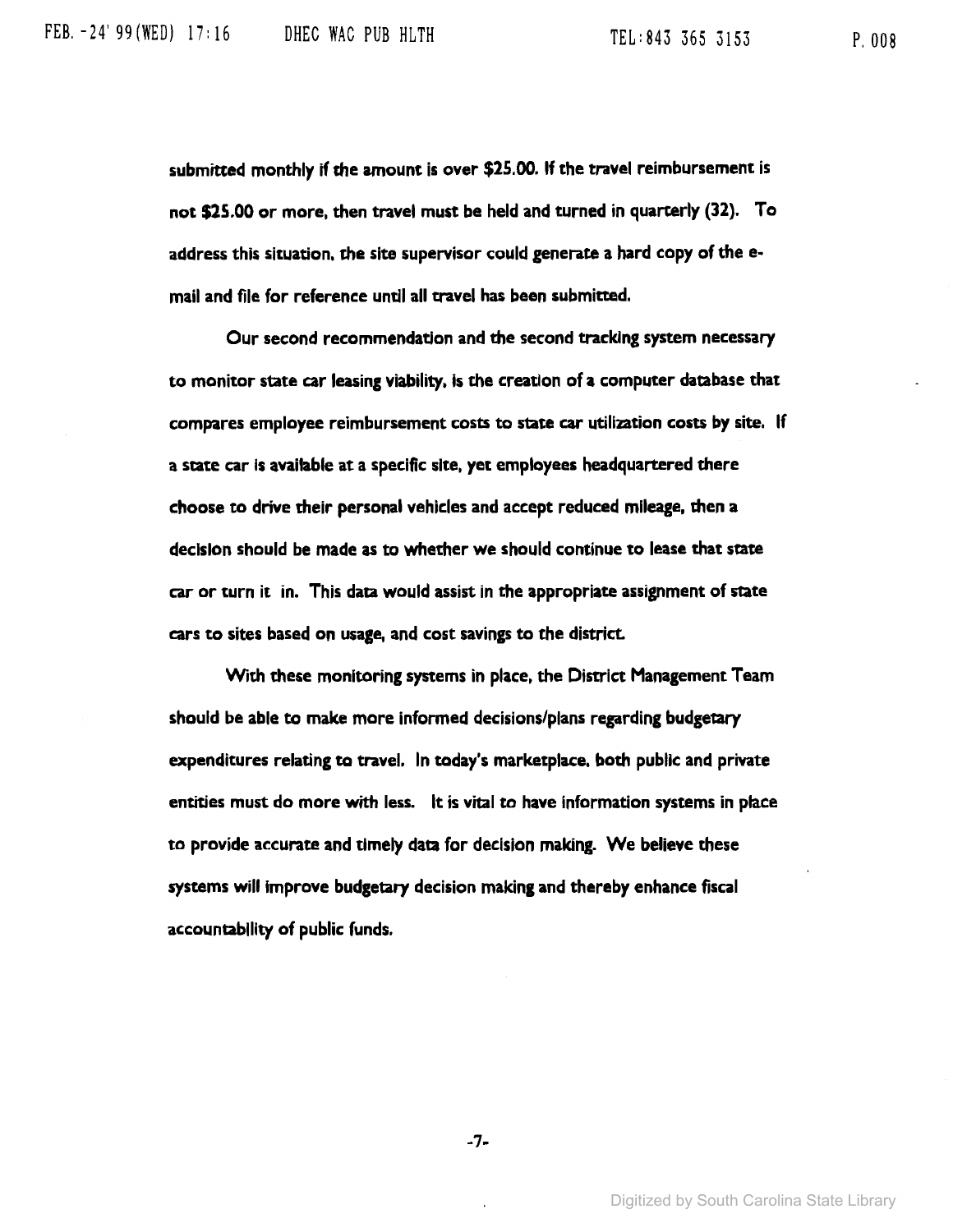## **Works Consulted**

**South Carolina. Department of Health and Environmental Control. Bureau of finance. External Procedures Manual. September, 1994: 32-60.**

**South Carolina. Budget and Control Board. Center for Education. Quality and** Assessment. **Quality Management Skills.** 

**South Carolina. Budget and Control Board. Center for Education. Quality and Assessment. State Government ProCe&3es.**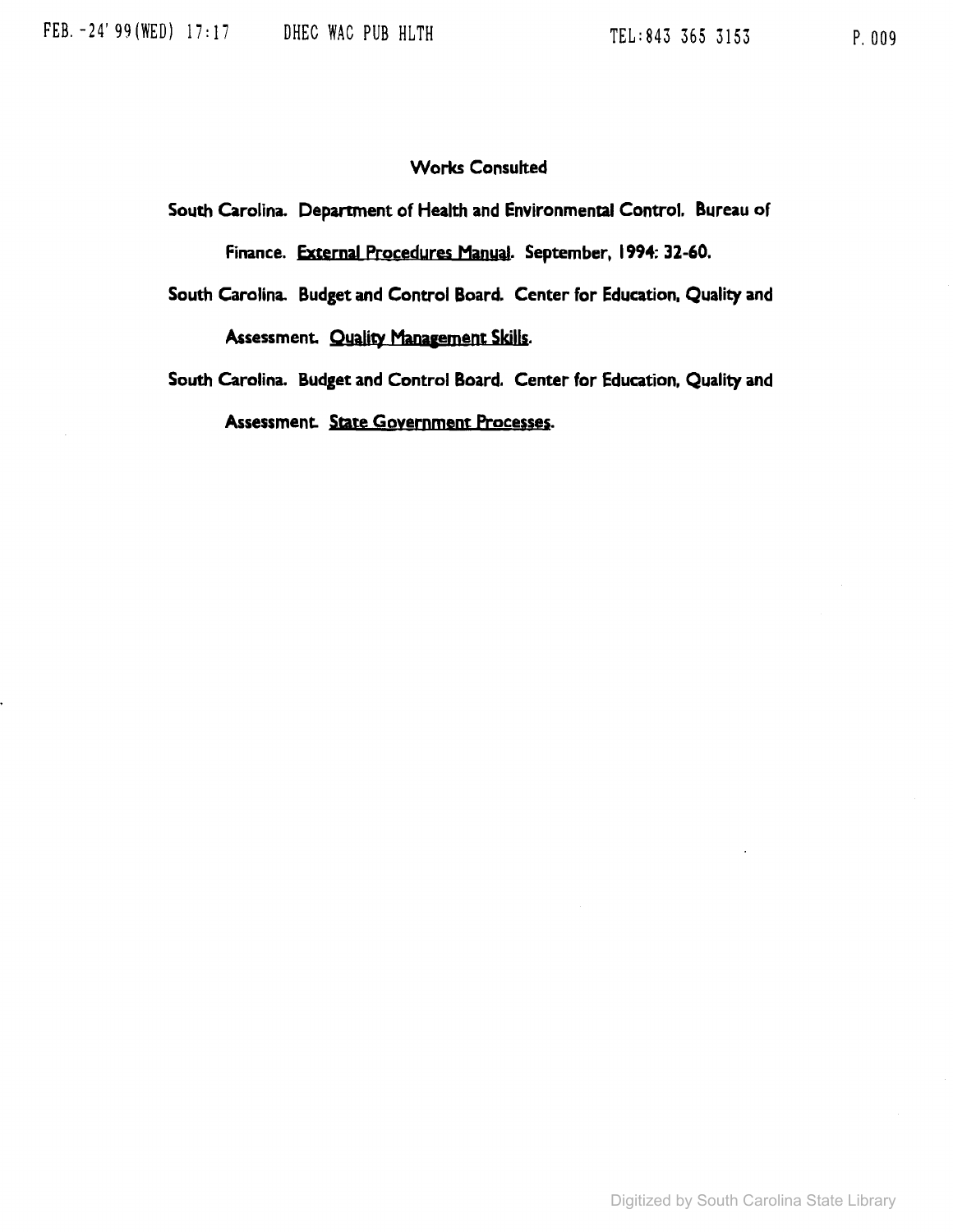| $\frac{0}{10}$<br>p.      | $\left(\mathbf{r}\right)^{\mathrm{T}}$                                                                                                         |                                          | <b>STATE OF SOUTH CAROLINA</b><br>APPENDIX I<br><b>BUDGET AND CONTROL BOARD</b><br><b>DIVISION OF MOTOR VEHICLE MANAGEMENT</b><br>Page 1 of<br>pages.<br>1022 Senate Street<br><b>Columbia, S.C. 29202</b> |                                                  |  |  |  |
|---------------------------|------------------------------------------------------------------------------------------------------------------------------------------------|------------------------------------------|------------------------------------------------------------------------------------------------------------------------------------------------------------------------------------------------------------|--------------------------------------------------|--|--|--|
| S<br>$\frac{1}{2}$<br>565 | <b>VEHICLE TAG NUMBER</b>                                                                                                                      | <b>MONTH</b><br><b>YEAR</b><br>گا        | <b>AGENCY CODE</b>                                                                                                                                                                                         | <b>MONTH ENDING MILEAGE</b><br>ろ<br>ک.<br>$\cup$ |  |  |  |
| 845<br>i.<br>E            | <b>IDLE TIME</b><br><b>DOWN TIME</b>                                                                                                           | <b>CONDITION</b><br>Α                    | <b>COMMUTING MILEAGE</b>                                                                                                                                                                                   | STARTING MILEAGE<br>15<br>16                     |  |  |  |
|                           | I certify that all entries are true and correct in every matter and conforms with the<br>requirements of State laws, rules<br>and regulations. | <b>MILES USED</b>                        |                                                                                                                                                                                                            |                                                  |  |  |  |
|                           |                                                                                                                                                | <b>Signature of Approving Supervisor</b> |                                                                                                                                                                                                            |                                                  |  |  |  |
|                           |                                                                                                                                                | <b>Odometer Reading</b>                  | Travel                                                                                                                                                                                                     | No. of $ $                                       |  |  |  |

|                                 |                            |                  | <b>Odometer Reading</b> |            | Travel                    |                                                                          | No. $of$    |
|---------------------------------|----------------------------|------------------|-------------------------|------------|---------------------------|--------------------------------------------------------------------------|-------------|
| <b>Date</b>                     | Driver's Name              | <b>Beginning</b> | <b>Ending</b>           | From       | Τo                        | <b>Job Function Performed</b>                                            | Pass.       |
|                                 | $4 - 26 - 96$ - $20$<br>47 | 8278-5           | 8289/                   | HQ         | Amy Little River          | Food Protection                                                          | Ò           |
| $4 - 29 - 96$                   | Clay Col                   | 3289/            | 82937                   | HQ         | Canva v                   | Foot Protection                                                          |             |
|                                 | $4.30.96$ = Tay Cox        | 82937            | 82973                   | HQ         | $5$ zeen $56q + 6$ ickleg | Fwd Protection                                                           |             |
| $5.1 - 96$                      | -)an Cov                   | 82973            | 83023                   | 44         | Convay + Pta              | Food Protection                                                          |             |
| $5 - 2 - 96$                    | $\omega$ $\epsilon$        | 83023            | 83095                   | HQ         | MB, Little River          | Food Protection                                                          |             |
| $5 - 3 - 46$                    | $\mu$ tore                 | 93095            | 83150                   | HQ         | Conturry                  | Food Protection                                                          |             |
| $5 - 6 - 96$                    | Col                        | 83150            | 83209                   | HQ         | Convay                    | Food Protection                                                          |             |
| $57 - 96$                       | 1ay Lox                    | 83209            | 83320                   | HQ         | Leavery NMB               | Food Protection                                                          |             |
| $C - \frac{2}{3} - \frac{9}{6}$ | Cvx                        | 83320            | 1833 8 2                | HQ         | Convay, Aypor             | Food Protection                                                          | ے           |
| $5 - 8 - 16$                    | Zita Hamilton              | 83382            | 83513                   | $HQ$ $131$ | Inlet Square Mall         | meeting                                                                  |             |
| 1101961                         | Karry                      | 3513             | 83582                   | MDR        |                           | $N$ ( $\sigma$ $\sigma$<br>Relevence Hearth OpenTarre & Control - town ? | $\mathbf 2$ |
|                                 |                            |                  |                         |            |                           |                                                                          |             |
|                                 |                            |                  | <b>DON</b>              | <b>Von</b> | Unclose Change            | Ines                                                                     |             |
|                                 |                            |                  |                         |            |                           |                                                                          |             |
|                                 |                            |                  |                         |            | DIQItIZEQ                 |                                                                          |             |

 $\blacksquare$ Inctinutions: On Rack including: Diametric response on  $\blacksquare$  and  $\blacksquare$  cases of  $\blacksquare$  or  $\blacksquare$  or  $\blacksquare$  and  $\blacksquare$  or  $\blacksquare$  or  $\blacksquare$  or  $\blacksquare$  or  $\blacksquare$  and  $\blacksquare$  or  $\blacksquare$  and  $\blacksquare$  or  $\blacksquare$  or  $\blacksquare$  or

-- r---

DHEC WAC PUB HLTH

 $\sim$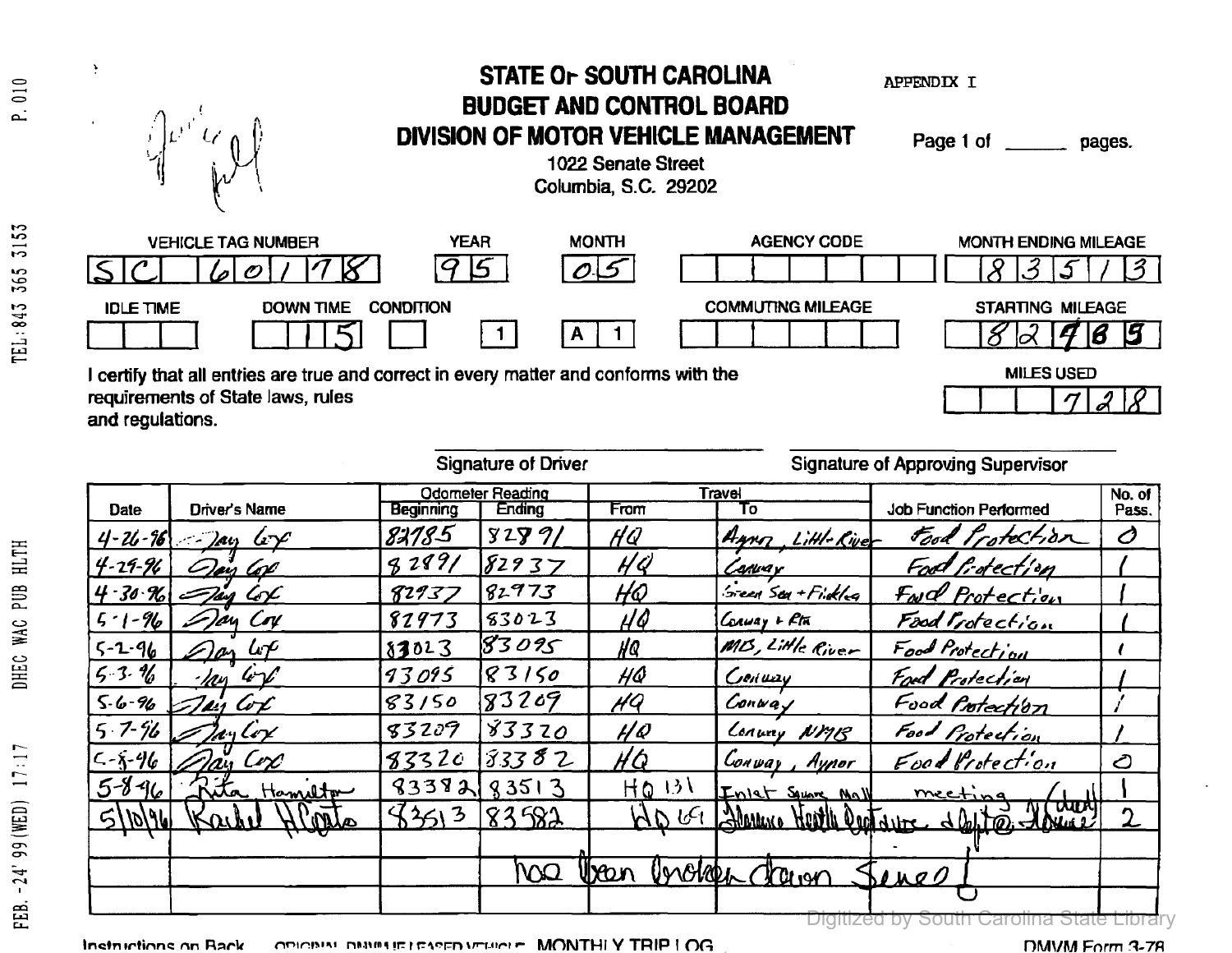$\bullet$ 

| <b>State Car</b> | Car Cost | <b>Break Even Miles</b> | <b>Actual Miles</b> |      |      |             | Headquarters |
|------------------|----------|-------------------------|---------------------|------|------|-------------|--------------|
|                  |          |                         | 0996                | 1296 | 0397 | 0697        |              |
| SG64332          | 235.00   | 1880                    | 1724                | 1143 | 1173 | 2265        | <b>CHD</b>   |
| SG64333          | 235.00   | 1880                    | 1388                | 1459 | 2151 | 1025        | <b>CHD</b>   |
| SG64345          | 235.00   | 1880                    | 1618                | 1481 | 2328 | 1849        | <b>CHD</b>   |
| SG70778          | 255.00   | 2040                    | 2395                | 1610 | 2154 | $\mathbf 0$ | <b>CHD</b>   |
| SG68031          | 235.00   | 1880                    | 1475                | 1102 | 1980 | <b>I162</b> | <b>CHD</b>   |
| SG63621          | 235.00   | 1740                    | 1234                | 547  | 881  | 1087        | <b>LHD</b>   |
| SG64368          | 235.00   | 1880                    | 1016                | 1128 | 1159 | 574         | <b>LHH</b>   |
| SG69550          | 200.00   | 1600                    | 1741                | 1744 | 1964 | 1652        | <b>MBHD</b>  |
| SG64403          | 235.00   | 1880                    | 1768                | 1439 | 2251 | 1462        | <b>MBHD</b>  |
| SG68009          | 235.00   | 1880                    | 1039                | 582  | 1061 | 550         | <b>CHH</b>   |
| SG64382          | 235.00   | 1880                    | 1918                | 1256 | 2183 | 1101        | <b>MBHD</b>  |
| SG64128          | 190.00   | 1407                    | 765                 | 645  | 1163 | 686         | <b>CHD</b>   |
| SG70939          | 255.00   | 2040                    | 2274                | 1202 | 885  | 1110        | <b>MBHD</b>  |